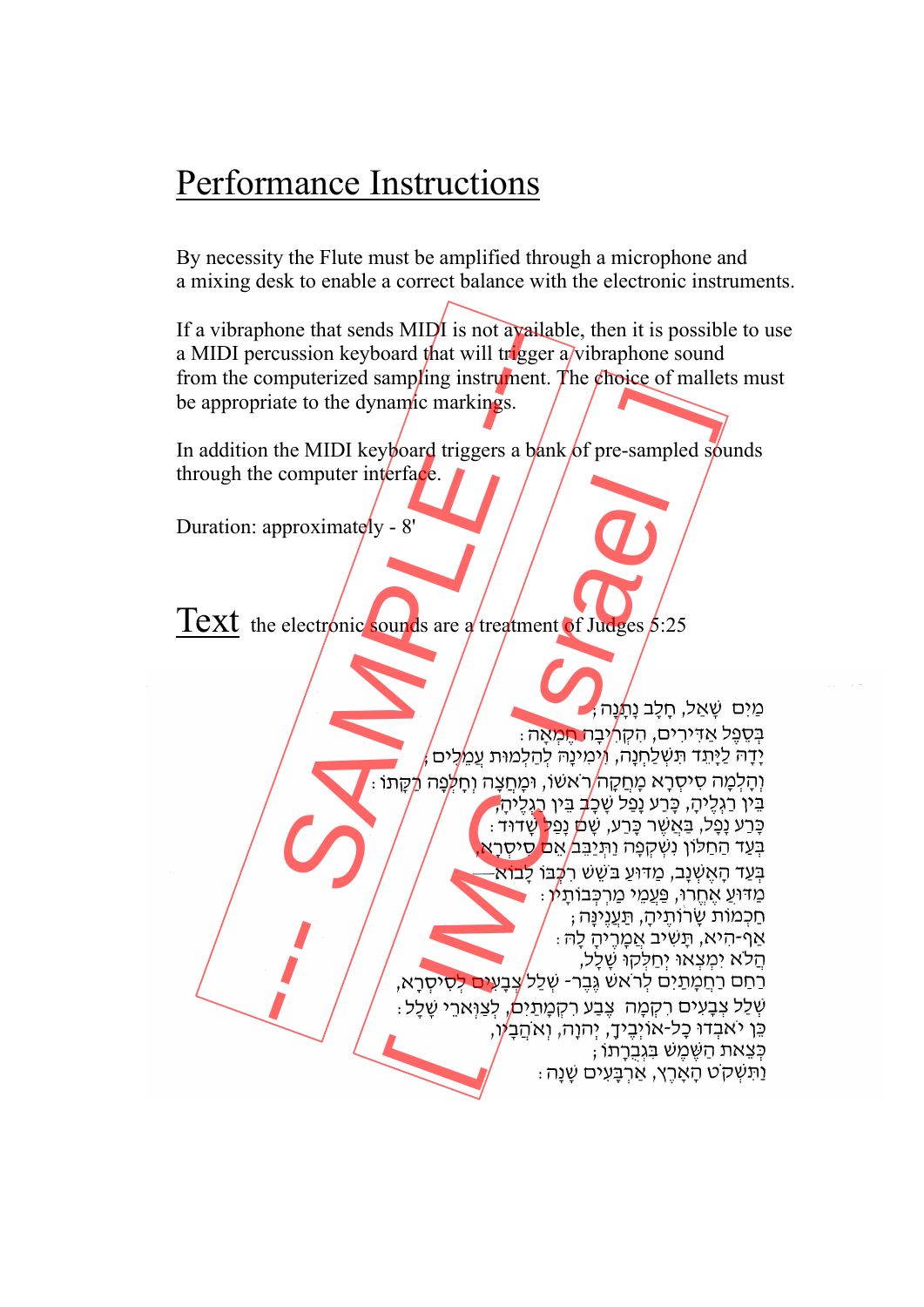"*so* long in coming"

**for Flute, MIDI Vibraphone and Sample Player**